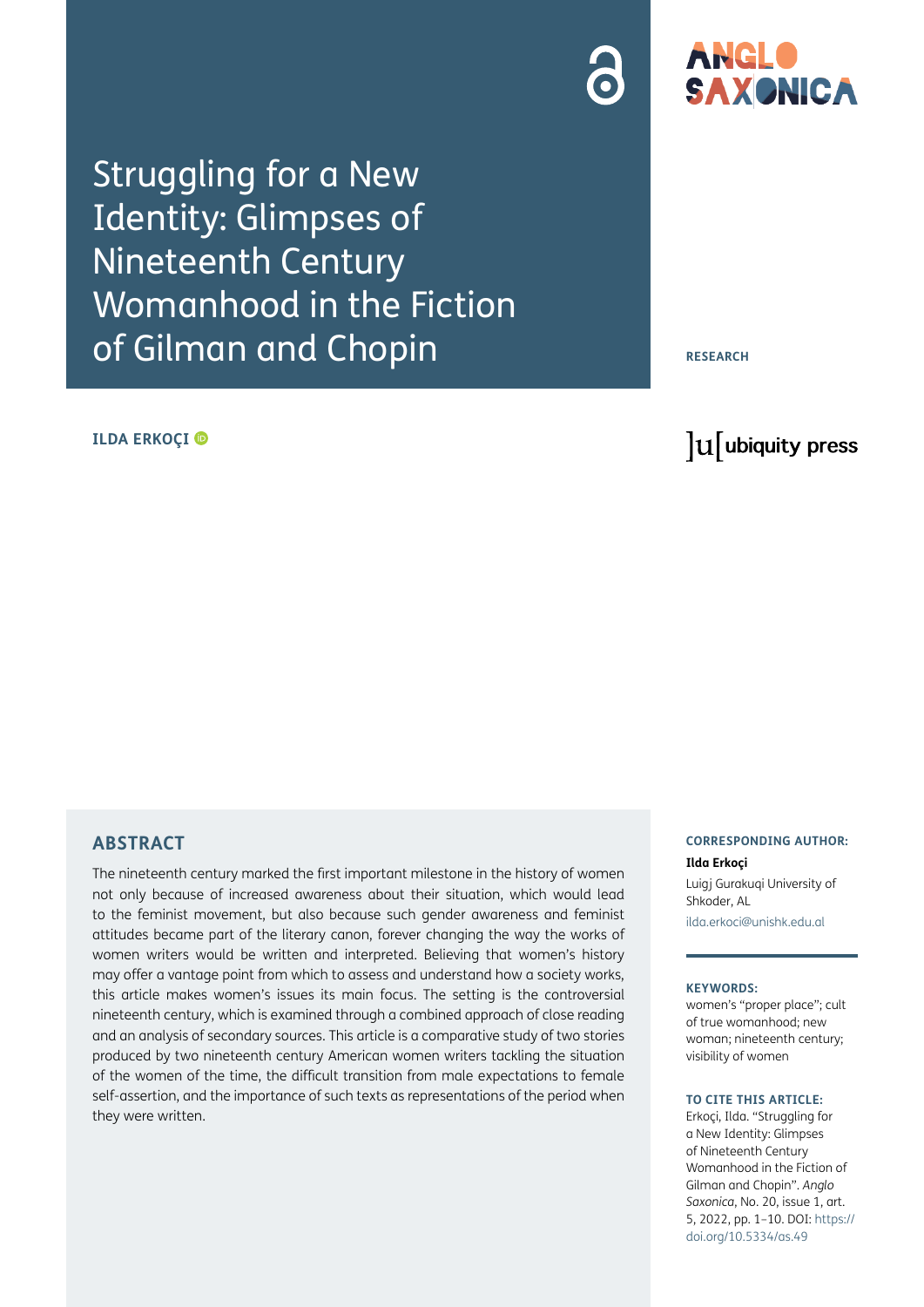#### **INTRODUCTION**

By the end of the nineteenth century, the USA had achieved a stage of development which would soon make it a supreme world power. These achievements—unprecedented industrialization, advanced technology, nation-wide transportation, banks, businesses and corporations—were celebrated by the Chicago Fair of 1893. Another interesting success of this fair was its discovery of women, who, in Henry Adam's view, could play a contribution for the nation's future as essential as that of science and technology (qtd. in [Lauter 3](#page-9-0)).

As the end of the century approached, thanks to the changes taking place, more and more women started to question the roles that society expected of them and many were empowered to express their opinions through writing by using literature to both reflect and influence. They tried to create a voice through a literature of their own, for their own. The nineteenth century was, as Gilman would define it, "the woman's century, the century of the great awakening" when women were finally "beginning to write real history, human history, and not merely masculine history" (Gilman, [The Man-Made World](#page-9-1) 36).

The 'New Woman' novels became an essential part of late Victorian culture—only in a few years—more than a hundred were produced [\(Richardson and Willis 1](#page-9-2)). Back then, such books were often believed to have a corrupting influence on women readers and the novelists were described as "self-degrading creatures who delineate their fictional creatures as wallowing in unchastity and who write freely on subjects which men would hesitate to name" (Corelli qtd. in [Richardson and Willis 20\)](#page-9-2). Later critics like Juliet Gardiner, however, acknowledge the importance of such fiction as an instrument contributing to social change. For [Elaine Showalter,](#page-9-3) the women writers of the 1880s and 1990s played a significant role in both writing and spreading of the feminist ideology (qtd. in [Richardson and Willis 24\)](#page-9-2).

This article starts with a short overview of the situation of American women in the nineteenth century as documented by historical scholars and then look for glimpses of such a situation in two selected fictional texts produced by two women writers of the time: Gilman's "The Yellow Wall-Paper" and Chopin's [The Awakening](#page-9-4).

# **AMERICAN WOMEN IN THE FIN DE SIÈCLE: A SHORT HISTORICAL OVERVIEW**

According to women's studies scholars of the 1960s–1970s, middle-class Victorian men and women lived in separate spheres. During the middle and late nineteenth century, it became a symbol of success for a man to provide for his family while the woman was limited to domestic roles at home. In household duties, much of the responsibility for educating children fell upon the mother as she did most of the work at home. Even women's primary role as citizens was to influence men through their positions as housewives and mothers. [Barbara Welter](#page-9-5) talks about the 'cult of true womanhood' as an ideology which legitimized the victimization of women by means of its central tenets: the cult of domesticity and the cult of purity. The former imprisoned women in the home sphere, while the latter imposed loyalty in marriage; both aimed at ensuring women's passivity and docility. This view seems to be consistent with Elizabeth Cady Stanton's who described the nineteenth century woman's situation in a letter written to her colleague Lucy Stone in 1856 as follows:

She patiently bears all this because in her blindness she sees no way of escape. Her bondage, though it differs from that of the negro slave, frets and chafes her just the same. She too sighs and groans in her chains … (qtd. in O'Neill 9).

Ellen Dubois argues that it was women's discontent with their situation that led to changes, including their political demand for the vote. She believes that women's growing awareness of their situation—the limited domestic life and exclusion from political and economic life is what laid the foundations for a feminist movement ([9–19\)](#page-9-6). In turn, feminists concerned themselves with making women aware of their inferiority and removing the restrictions imposed by both law and society (O'Neill 10). Simon Morgan contends that these women were the ones who contributed to the emergence of a middle-class identity and culture which was to be expressed publicly by helping the further development of the feminist movement in the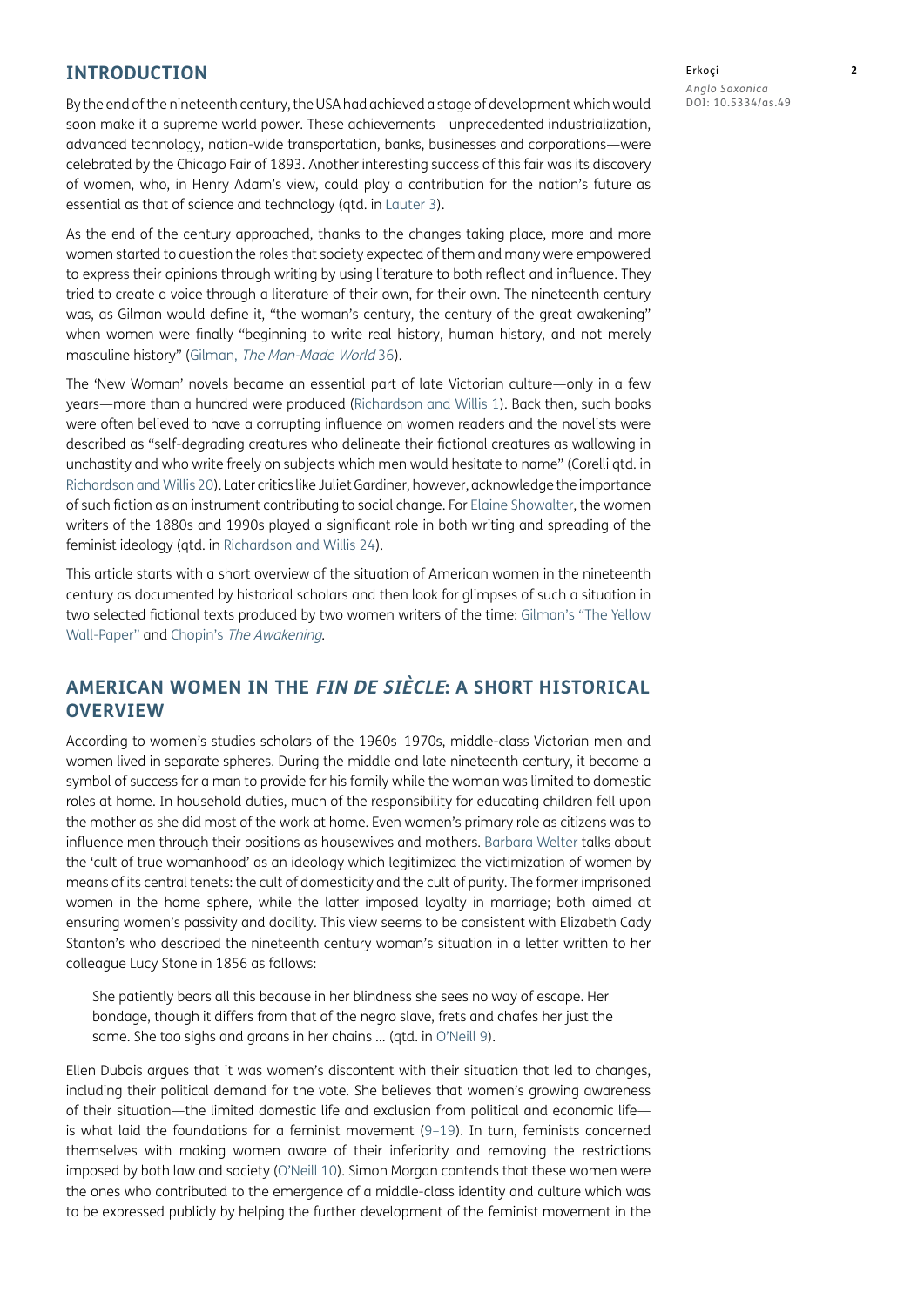late nineteenth century. He points out that it was such public involvement that enabled the expansion of women's roles (5).

Erkoçi **3** *Anglo Saxonica* DOI: 10.5334/as.49

Jean Matthews attributes the changes in the women's situation to the growth of urbanization. She traces such changes in the years following the Civil War when women were able to move around more freely thanks to the emergence of public transportation and better lit streets. These years were marked by an increased number of young women who graduated from high school, which facilitated their entrance in the workforce. The new industrial economy had also introduced jobs for the working class women, taking them out of their houses. In addition, a growing number of upper-class women were attending university [\(8–9\)](#page-9-7).

13 July 1848 marked the beginning of Women's Rights Movement in the United States with Elizabeth Cady Stanton as its promoter. In a week's time, the world's first women's convention, the Seneca Falls Convention with its adoption of "The Declaration of Sentiments", would follow. Fashioned after the "Declaration of Independence" it was women's first tract to challenge patriarchal ideologies (after that of Emma Hart Willard, who as early as 1819 had suggested a plan to improve women's education). Despite not having an immediate impact, it would definitely mark a turning point in the women's struggle leading to its first major achievement in the early twentieth century when women in America won the right to vote. The feminist movement, however, was divided, as women from different classes had different goals. Some thought the right to vote was the most important thing, others believed it should first be given to black men, some advocated the inclusion of black women, others did not, and there were also debates concerning sexual freedom over traditional moral conventions (Mathews 32–34).

In addition to overt feminists, there were also the covert ones who hid in the garb of the socalled spiritualism which encouraged women to speak in public ([Braude 84](#page-9-8)). Many believed that just the act of standing up in public to deliver a speech evidenced spirit agency as a woman was not capable of it:

That a young lady not over 18 years of age should speak for an hour and a quarter in such an eloquent manner, with such logical and philosophical clearness proved a power not natural to the education and mentality of the speaker. (85)

Because the trance was viewed as enabling women to speak when they were otherwise unqualified to do so, the claim of entrancement became a convention used to support women's right and ability to ascend the public platform. Such trance mediums were not only important in creating a public role for women in the 1850s, but also helped to lay the foundations of the woman's rights movement. Many women who began as trance speakers became reform lecturers or suffragists. Mediumship made it possible for many women to assume a public career by departing from their assigned role as housewives. Some of them even managed to become economically independent by supporting themselves with lecture fees and travelling alone from state to state. However, such public appearances of women did not go unreproached. Women's achievements and departure from their traditional roles could not be easily accepted by men. Social Darwinism was often applied to produce the idea that women are by nature weaker and less intelligent than men, reinforcing this way the perception about women's inferiority and justifying their constrained and submissive state and their inappropriateness for public roles with the 'scientific' theory of biological determinism. The disciples of the emerging discipline of 'evolutionary psychology' publicly attacked the efforts of women to change their situation (be it marital, educational, or occupational) as against nature and jeopardizing the human species (Murphy 221).

Depression, a typical women's disease in the nineteenth century, provided the perfect excuse for men to discourage women from doing intellectual work. Cesare Lombroso talked about "the penalty of the sex"—he believed that because women have the burden to bear children, they spend a lot of energy and as such, doing intellectual work would be too much of an "extravagant expenditure of energy" (qtd. in Russett 116) leading to an inevitability of diseases varying from depression to neurasthenia (defined as nervous exhaustion). Doctors threatened that the "evil of [their] education would infect their whole life" (117). The cost would be either mental disease or sterility. The increasing number of unmarried women, it was claimed, was another consequence of wanting to pursue higher education. Caricatured as "plain, bespectacled spinsters" [\(Eltis 230\)](#page-9-9), the new women were feared for the threat they presented to the conventional constraints of women's sphere and their sexual morality.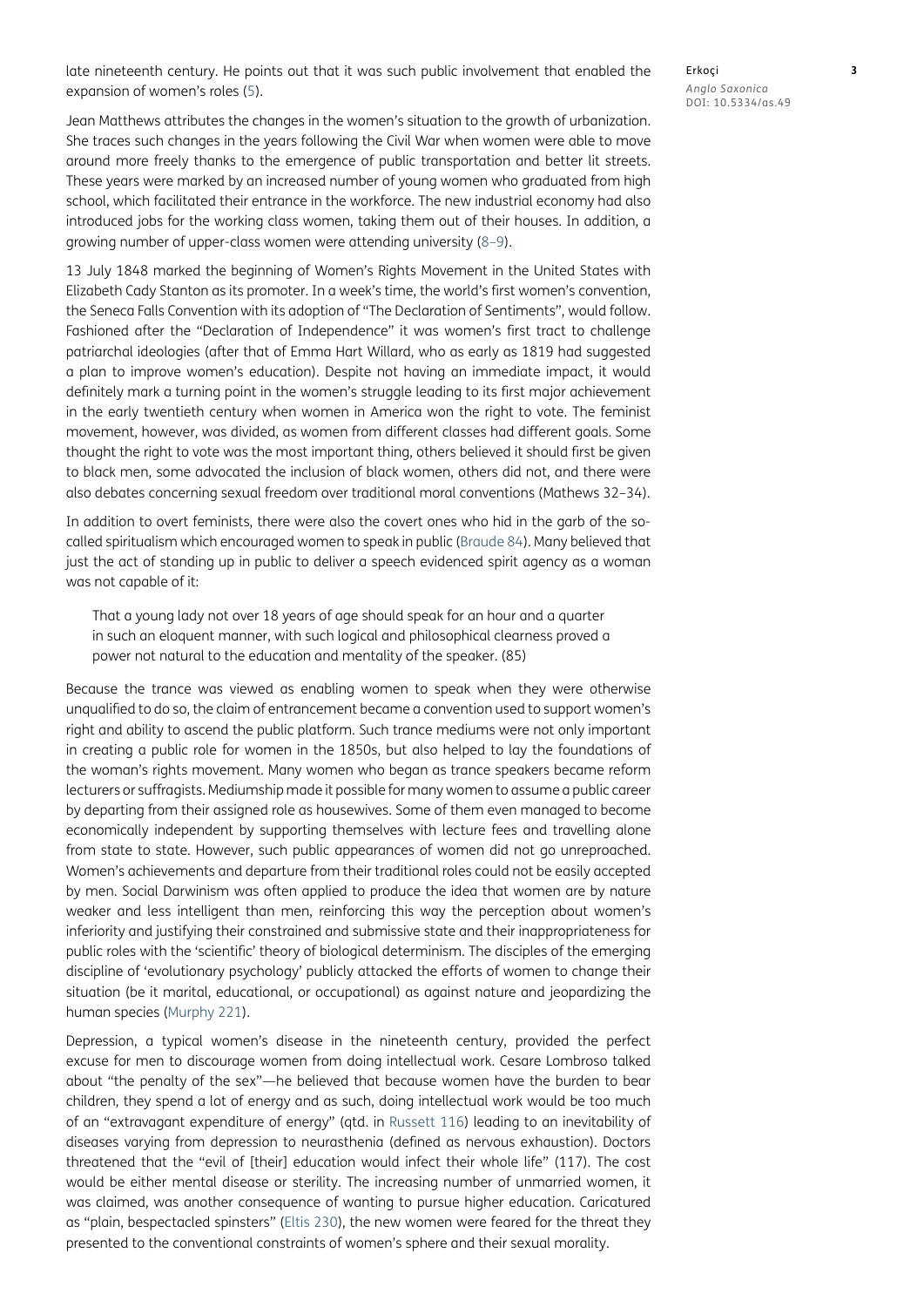Social expectations and prescribed roles were constant barriers in the making of the 'new woman' in the nineteenth century. Those who dared enter the medical profession were mocked by their male counterparts, who believed that it was a man's sphere. Having completed academic work, the would-be woman doctors would often find their next career steps blocked by not being allowed to practice their profession. In some cases, they had to work disguised as men and were even imprisoned when discovered [\(Ehrenreich and English 62\)](#page-9-10).

The collocation 'New Woman'[1](#page-3-0) was first coined around 1894, but the phenomenon pre-existed the term and was already familiar ([Matthews 36\)](#page-9-7). The term, however, is contradictory and often contested by scholars.2 Lyn Pykett sees the figure as shifting and mobile: "The New Woman, when she wasn't in a library or suffering from hysterical breakdowns, was careering around on a bicycle" ([xi](#page-9-11)). The scholar believes that it is hard to homogenize the category and chooses to look at the New Woman as related to

fin-de-siècle utopianism, socialism, imperialism, Aestheticism and Decadence, urbanism, mass culture, sex science, psychoanalysis, economics, eugenics, the discourses of evolution (and degeneration), and definitions of masculinity, as well as in relation to debates about modernity and modernism and early twentieth-century developments in feminism. (xi)

Similarly, Matthews points out that even though the roles of women were expanded, and women had gained increased access to all levels of education and professions and enjoyed greater personal freedom and financial independence, still, many doors were shut and "the appearance of equality was illusory" (4). For Richardson and Willis, "the New Women wanted to achieve social and political power by reinventing rather than rejecting their domestic role" [\(9](#page-9-2)).

All things considered, a woman of this time seems to have had to face a hard choice: be a woman and therefore less of an achieving individual or an achieving individual and therefore less a woman. It was assumed that she could not be both. The two stories analyzed below capture such frustration of the *fin de siècle* American women.

## **THE YELLOW WALL-PAPER: FROM ISOLATION TO LIBERATION**

First published in 1892, "The Yellow Wall-Paper" tells the story of a young woman suffering from what her physician husband describes as "temporary nervous depression, a slight hysterical tendency" (726). In the story, it is clear from the beginning that the main character's illness is further worsened by the kind of treatment she receives—isolation, deprivation from work and total rest by her 'well-meaning' husband. This leads her to the brink of madness, which, ironically, makes up the most interesting part of the story as it is at this stage that she is most awake and discovers the real cause of her suffering and the way out of it: "I've got out at last in spite of you and Jane. And I've pulled off most of the paper, so you can't put me back" (732).

The yellow wall-paper with its "hideous" (728) color, "torturing" (729) pattern and its horrible, suffocating odor, suggests the emptiness, stagnation and constraint of this woman's lifestyle. Her final act is an attempt to escape from the domestic enclosure which circumscribes her in a socially-defined role and limited connections with others. Gilman seems to deliberately have not given a name to her character to suggest that her situation was that of most women of the time.

The presence of a "loving" and "caring" (727) husband implies that love alone is not sufficient in marriage. Her marriage being a bondage and her being treated like a child may be the very roots of the main character's illness. John may be loving, but she is deprived of freedom to speak up, to work and write: "John would not hear of it (…) he looked at me with such a stern, reproachful look that I could not say another word" (732). Her talent as a writer is being wasted because of this senseless issue of role expectations—writing being regarded as a deviation from what is 'normal' for a woman or housewife: "John's sister is a perfect and enthusiastic housekeeper and hopes for no better profession. I believe she thinks it is the writing which made me sick" (729).

Erkoçi **4** *Anglo Saxonica* DOI: 10.5334/as.49

<span id="page-3-0"></span><sup>1</sup> In this article, it is used to refer to the changes related to the situation of 19th century women and the new fiction (produced by women) that emerged.

<sup>2</sup> See the collection of essays *The New Woman in Fiction and Fact: Fin-de-Siècle Feminisms* (2001), edited by A. [Richardson and C. Willis](#page-9-2).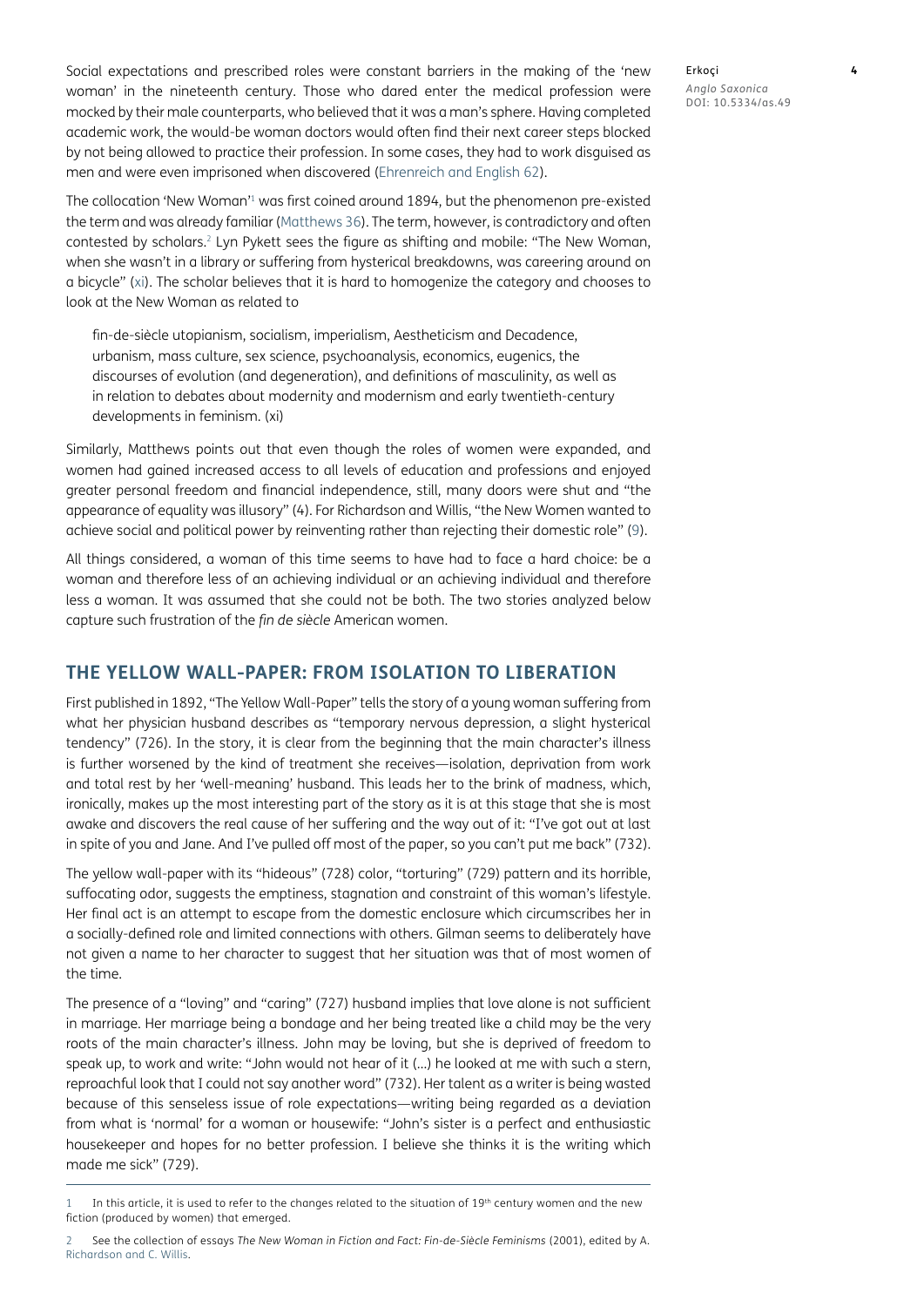The careful husband controls everything she does

"I have a schedule prescription for every hour of the day (…) he hardly lets me stir without special direction" (727).

She feels watched over by the wall-paper as much as John and Jane watch over her:

"This paper looks to me as if it knew what a vicious influence it had!" (729)

The greatest error John makes is that of not taking the time to understand what his wife feels: "It is hard to talk with John about my case" (729). Instead, he does what *he* thinks is best for her, exemplifying as such the godlike attitude of the medical profession. John's other mistake is being blindly guided by logic: "John does not know how much I suffer. He knows there is *no reason* to suffer and that satisfies him. (He) scoffs openly at any talk of things not to be felt and seen and put down in figures" (726). Her distress at not being heard and not being taken seriously is also accompanied by a feeling of inferiority and helpless submissiveness: "John laughs at me, but one can expect that in marriage. He does not believe I am sick. But what can one do (…) I was beginning to be afraid of John" (725). She cries a lot.

Not only does inequality in marriage ensure the protagonist's immobility, which is facilitated by her being treated like a child, but it also cultivates deceit: "I hate having to be so sly about it [writing]" (726). She shifts from being manipulated to manipulating not only by not telling her husband what is going on, but also by pretending to be taking her pills.

She is confused; the chaotic pattern of the wall-paper is the very perplexity of her mind: "curves [that] commit suicide plunge off at outrageous angles, destroy themselves in the most unheard of contradictions" (727). In her desperate search for the way out, she becomes fascinated by the wall-paper: "I'm getting really fond of the room in spite of the wall-paper. Perhaps *because* of the wall-paper" (727). The wall-paper provides the possibility for reading that she has been denied. She starts 'reading' the wall-paper to discover what is beneath. What she finds is a woman who "by daylight is subdued, quiet (in the wall-paper which) at night becomes bars" (728). The peak of the story is the point in which she identifies with the woman in the wallpaper: "I wonder if they have come out of the wallpaper as *I* did" (732). The woman who wants to hide and the one who wants the hiding to be stopped become one; the liberation of the woman locked in the wall-paper becomes a struggle to liberate herself, although everything is antagonistic, from the barred window to the nailed-down bed—symbol of her immobility.

This story challenges our perceptions about insanity. The protagonist goes mad (creeping around the room), but ironically, it is only at this point that she seems to fully realize her situation. It is a moment of illumination and awakening—however paradoxical it may appear which leaves us with several questions. Does this mean that definitions of insanity are relative? Does it mean that a prescription of female madness by male doctors overcasts description of it (i.e. women are insane only when/because prescribed as such by male doctors)? The end of this story challenges (and confounds) our idea on whether it can be considered a liberating story. Although liberation is incomplete due to its protagonist's insanity, at least, it can throw a critique to society accusing it of a potential consequence of the segregation of women. For Quawas, it may be effective in that an insane person is ironically *free* to say or do anything since that is justified under the label of insanity. In addition, madness becomes "not only a form of rebellion but a potentially healing response to conflicting social demands" (47).

"The Yellow Wall-Paper" is an important piece of writing because it gives us glimpses of what was happening at the time. For example, the so-called "rest cure" was the most common therapy used to treat depression at the time. It consisted in seclusion of the sick person, a high fat and caloric diet, retreat of the sick to a specialized institution for six weeks and in some cases electric stimulation. Critic Russett explains that it was a common nineteenth century belief that it was women's attempt to do more than what was typically womanly which led them to depression. They were made to believe that such 'extra' activities required additional energy, which resulted in a deranged mind.

Despite its dramatic ending, we can still say that "The Yellow Wall-Paper" is effective. While the story may be interpreted from many perspectives, there is one point at which they all meet: the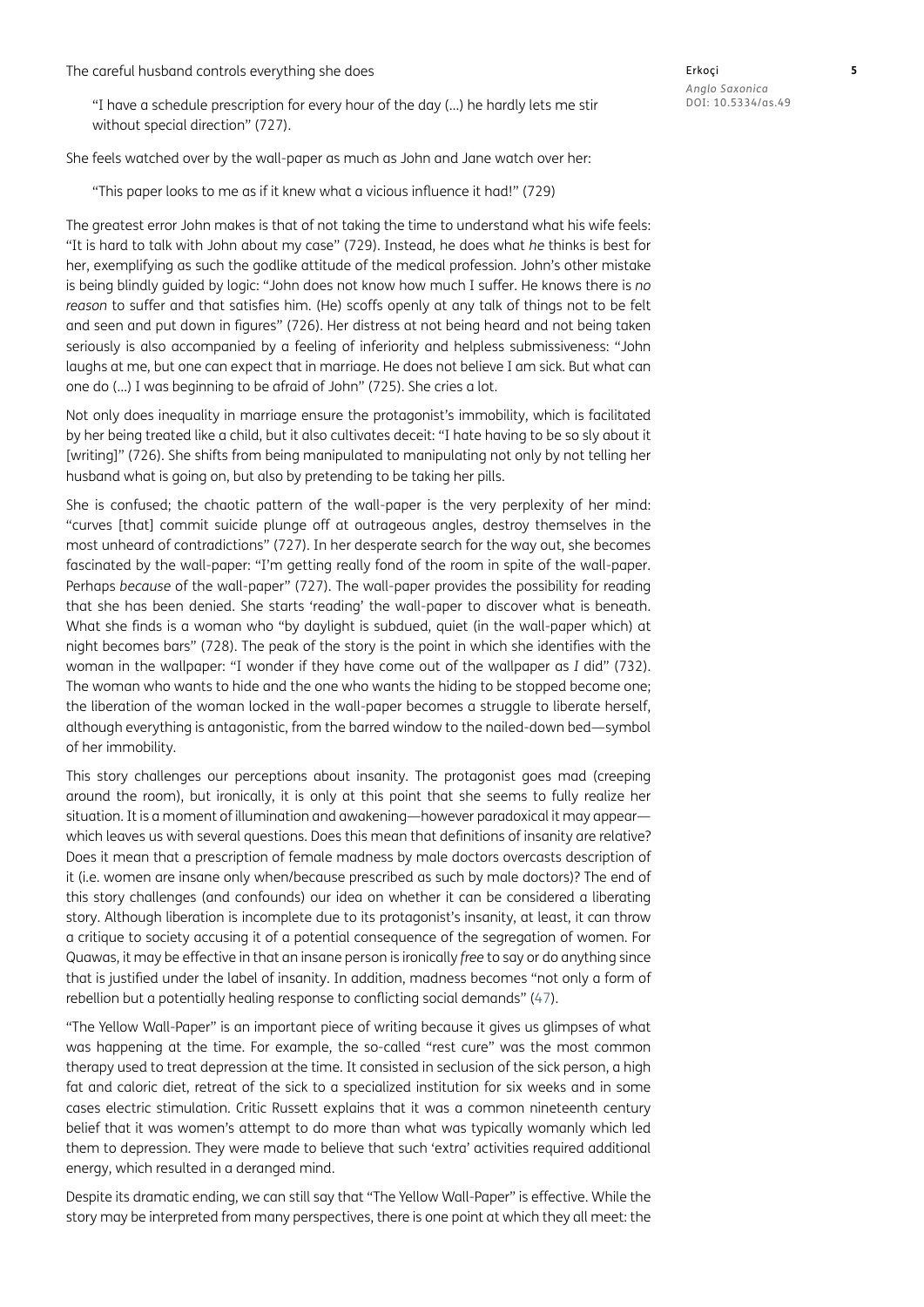need to change a male-dominated world, which can only be achieved through the liberation and emancipation of women. As Gilman herself noted in her [Women and Economics](#page-9-12) (alluding to the evolutionary theory), women's confinement to domestic activities had made them more primitive and underdeveloped than men. If women had not emancipated, the whole race would be dragged down (62).

Written only in a couple of days, this story has often been seen as strongly autobiographical, having as an immediate context its author's own depression. Like Gilman herself, the main character is also fond of writing. The writer only managed to escape the domestic trap by divorcing "an entirely satisfactory husband" (O'Neill 38) and giving up her child for the sake of her career as a writer and feminist theoretician. Gilman did not stop after achieving her personal battle but made it the fight of other women by attacking a whole system which restricted women to home. Rejected by a Bostonian physician as a story whose only reading could drive people mad, it met an immediate response by Gilman who blurted out that "it was not intended to drive people crazy, but to save people from being driven crazy and it worked" (Gilman, "Why I Wrote 'The Yellow Wall-Paper'").

However, it was not Gilman's only attack to the system. She also reflected on women's social role in her *Women and Economics* (1898) by claiming that all women needed to work, not just for themselves but for the society as well. She strongly believed that women needed to become economically independent if they wanted to be considered equal with men, which would in turn benefit marriage (67). Another blow against the system and particularly on the cult of domesticity would come in *The Home* (1903). Gilman called for a domestic revolution in addition to an institutional one believing that the change should come from within (qtd. in O'Neill 38).

# **AWAKENING TO A NEW IDENTITY: CHALLENGING THE CONVENTIONS OF 'TRUE' WOMANHOOD**

*The Awakening* by Kate [Chopin,](#page-9-4) first published in 1899, provides another interesting source about the situation of nineteenth century women in the USA. Edna, 28, wife of 40-year-old businessman Leonce Pontellier and mother of two children, leads a seemingly quiet life. Although her husband is described as kind, she is not happy. Having done everything out of habit up to that moment, Edna becomes aware of her unhappiness while on holiday at Grand Isle, especially after getting to know Robert Lebrun, 26, son of the vacation house's owner, who likes keeping company to his mother's lodgers. Robert (unlike Edna's husband) has long conversations with her. He is the first trigger for Edna's awakening from her life of dullness:

Edna Pontellier could not have told why, wishing to go to the beach with Robert, she should in the first place have declined, and in the second place have followed in obedience to one of the two contradictory impulses which impelled her. A certain light was beginning to dawn dimly within her—the light which, showing the way, forbids it. At that early period, it served but to bewilder her. It moved her to dreams, to thoughtfulness, to the shadowy anguish which had overcome her the midnight when she had abandoned herself to tears. In short, Mrs. Pontellier was beginning to realize her position in the universe as a human being, and to recognize her relations as an individual to the world within and about her. (17)

Edna's awakening is a result of her starting to see herself as an individual in her own right rather than what society expects her to be. She understands that she is more than just a mother and wife; she is first and foremost a woman. Split between her obligations and social expectations on the one hand ("If it was not a mother's place to look after children, whose on earth was it?" 7), and her longing to live as a free woman, on the other, the choice is not easy. It is only when she gives up trying to be a model wife in the New Orleans Creole community that her character develops, liberating her inner emotions and artistic ambitions. What is happening is that she is "becoming herself and daily casting aside that fictitious self which we assume like a garment with which to appear before the world" (69).

Edna's change is not unexpected. She definitely does not appear to belong among the motherwomen who "seemed to prevail that summer at Grand Isle, (…), idealized their children, [and] worshiped their husbands" (12). Since the very beginning, she is described as different both Erkoçi **6** *Anglo Saxonica* DOI: 10.5334/as.49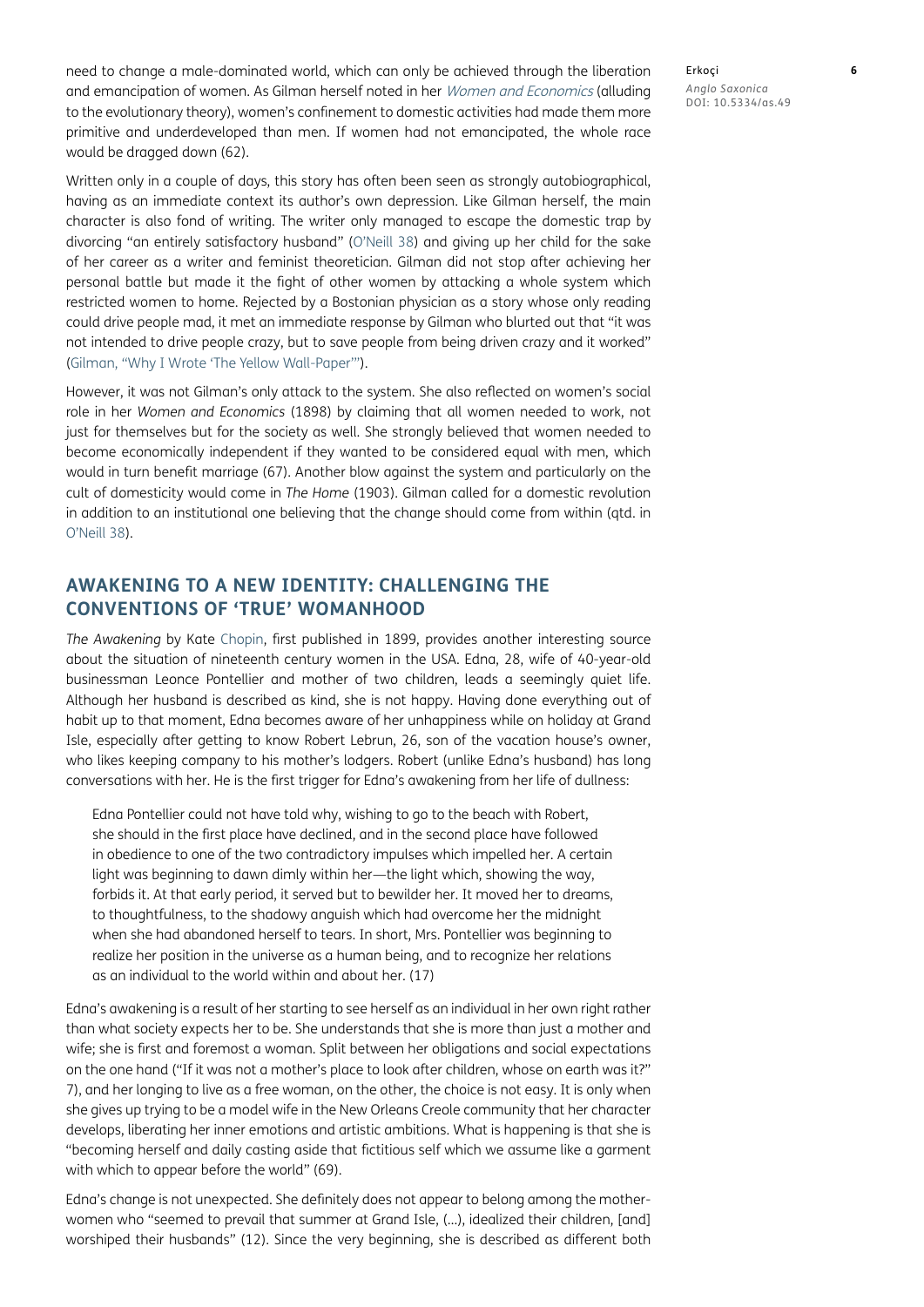physically with her "graceful severity of poise and movement, which made Edna Pontellier different from the crowd" (19) and emotionally:

Erkoçi **7** *Anglo Saxonica* DOI: 10.5334/as.49

"Mrs. Pontellier was not a woman given to confidences, a characteristic hitherto contrary to her nature" (18). And she was aware of this: "At a very early period she had apprehended instinctively the dual life—that outward existence which conforms, the inward life which questions" (18).

Edna appears as the exact opposite of Adèle Ratignolle*,* "the embodiment of every womanly grace and charm (…), the bygone heroine of romance and the fair lady of our dreams" (12) who adores her husband and children, lives to serve them and needs not dream of anything else. Indirectly, however, Madame Ratignolle's openness also stimulates Edna's awakening helping to "loosen a little the mantle of reserve that had always enveloped her" (18).

Alcée Arobin, a handsome, good-humored young man, is another stimulus to Edna's awakening. Following Robert's departure for Mexico at the realization of his impossible love with a married woman, Alcée pursues Edna in a casual relationship which raises her awareness of her own sexuality: "It was the first kiss of her life to which her nature had really responded. It was a flaming torch that kindled desire" (88).

Mademoiselle Reisz is another important character orbiting Edna and enhancing her illumination. An independent 'old spinster' who is described as rude and ugly by other characters, her music and free spirit captivate Edna, and the two become close friends. Mademoiselle Reisz is Edna's alter ego and Edna is magnetically attracted to her: "the woman, by her divine art, seemed to reach Edna's spirit and set it free" (83).

In addition to people, it is also the sea that stimulates Edna's awakening by providing her with the space and solitude she needs to contemplate: "The voice of the sea is seductive (…) inviting the soul to wander for a spell in abysses of solitude; to lose itself in mazes of inward contemplation. The voice of the sea speaks to the soul" (18). When she swims, Edna feels like intoxicated with her newly conquered power. The sea provides her with "an impression of space and solitude, which the vast expanse of water, meeting and melting with the moonlit sky, conveyed to her excited fancy. As she swam, she seemed to be reaching out for the unlimited in which to lose herself" (32).

The more Edna self-isolates, the more she enjoys her solitude and the more she grows disinterested and even hostile to the world: "She felt no interest in anything about her. The street, the children, the fruit vender, the flowers growing there under her eyes, were all part and parcel of an alien world which had suddenly become antagonistic" (58). She even starts thinking of her husband as "a person whom she had married without love as an excuse" (82).

The new Edna stands for what many women can only live in their fantasies—liberty from restrictions and dependence imposed by marriage, and the opportunity of being regarded as a person in one's own right as contrasted with the roles ascribed by society. However, this does not come without a cost. Edna's change affects her relationship with others, including Madame Ratignolle. The first crack in their friendship follows Edna's declaration

"I would give my life for my children; but I wouldn't give myself. I can't make it more clear; it's only something which I am beginning to comprehend, which is revealing itself to me (…) the two women did not appear to understand each other or to be talking the same language" (52).

The contrast between the traditional woman (embodied by Madame Ratignolle) and an independent woman on the make (Edna) becomes even sharper when one evening, invited by the Ratignolles, Edna realizes she is bored by her friend being "keenly interested in everything [her husband said] laying down her fork the better to listen, chiming in, taking the words out of his mouth (…). Edna felt depressed rather than soothed after leaving them. The little glimpse of domestic harmony which had been offered her, gave her no regret, no longing. It was not a condition of life which fitted her" 61).

Despite surface strength and resistance to conform tradition, the transition is not easy. At first, Edna is perplexed about the woman she is becoming: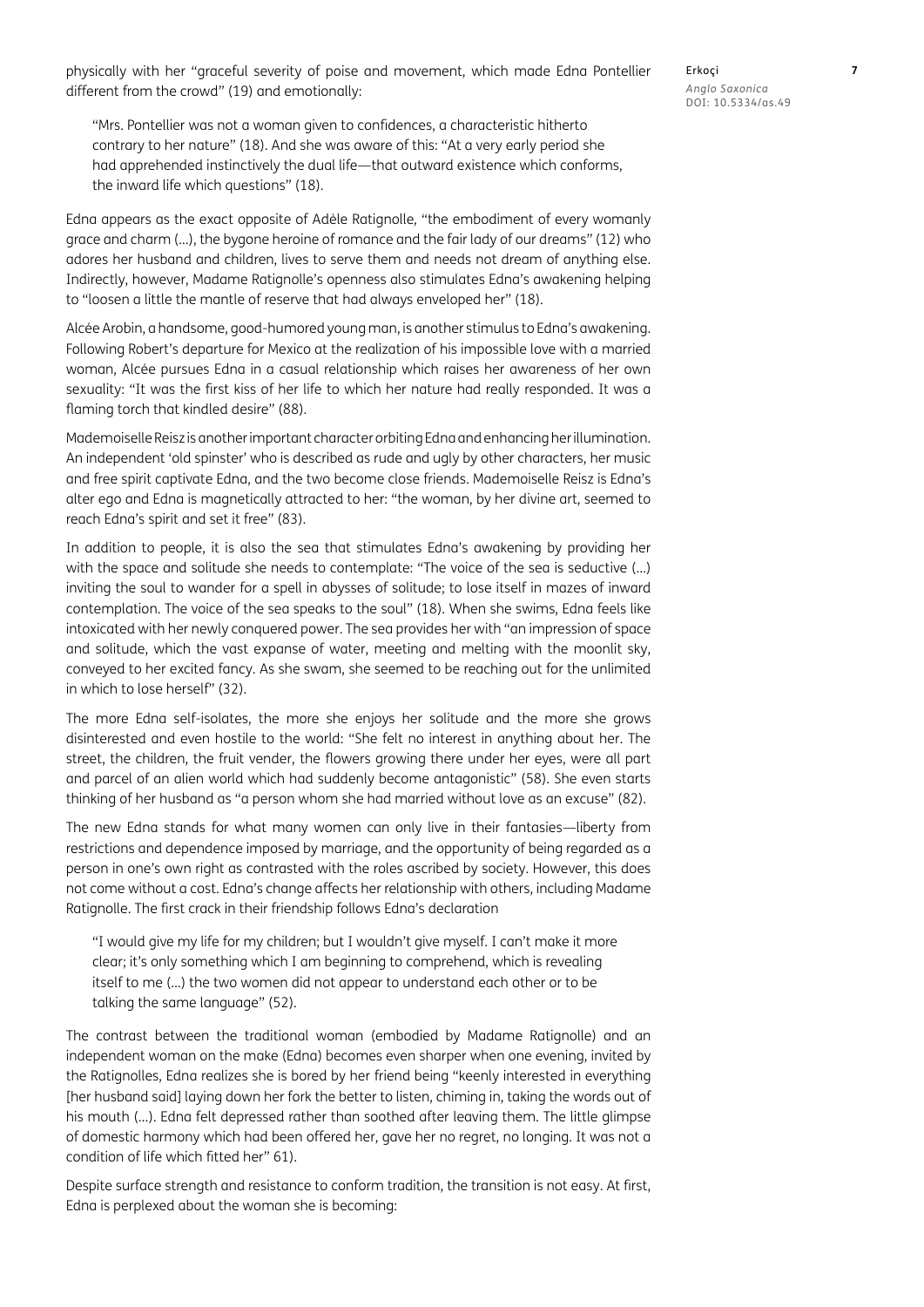One of these days, she said, I'm going to pull myself together for a while and think try to determine what character of a woman I am; for, candidly, I don't know. By all the codes which I am acquainted with, I am a devilishly wicked specimen of the sex. But some way I can't convince myself that I am. I must think about it (87).

Her internal frustration is externalized by Mademoiselle Reisz's observation that "The bird that would soar above the level plain of tradition and prejudice must have strong wings" (88). Birds, symbolically standing for the freedom women are denied, recur throughout the story. At the end of the novel, there is a bird free from a cage but with a crippled wing, symbolizing Edna's fragility following her newly found independence.

As the story unfolds, we see that she becomes fully aware of what the society would consider as indecent and irresponsible, but has no regrets, "resolved never to take another step backward" (62). As she tells Robert: "I suppose this is what you would call unwomanly; but I have got into a habit of expressing myself" (111). This newly acquired skill gives her the freedom to be the owner of herself instead of "one of Mr. Pontellier's possessions" (113).

The evolution of Edna's awakening takes a new turn once her husband and children leave as she "breathed a big, genuine sigh of relief, a feeling that was unfamiliar but very delicious" (77). She has reached a point at which "there was with her a feeling of having descended in the social scale, with a corresponding sense of having risen in the spiritual" (99). Relieving herself from obligations empowers her as an individual. She begins "to look with her own eyes; to see and to apprehend the deeper undercurrents of life" (99).

Mr. Pontellier, on his end, has been a rather courteous husband "so long as he met a certain tacit submissiveness in his wife" (61). But her new, unconventional behavior and disregard for her duties as a wife enrage him: "It seems to me the utmost folly for a woman at the head of a household, and the mother of children, to spend in an atelier days which would be better employed contriving for the comfort of her family" (62). At some point he even thinks that his wife is growing a little mentally unbalanced and calls for a doctor whom he tells that "she doesn't act well. She's odd, she's not like herself. I can't make her out" (70). The doctor attributes her uncommon behavior to a possible involvement with "a circle of pseudointellectual women—super-spiritual beings" (70).

Another male figure in the novel, Edna's father, the embodiment of conservatism at its highest with regard to womanhood reproaches Leonce for being "too lenient" (76) pointing out that what is needed is authority and coercion: "Put your foot down good and hard; the only way to manage a wife. Take my word for it" (76).

Robert, the first drive to Edna's awakening, left because he loved her and did not want to enter an affair that would harm them both. Upon his return, Edna discovers that he is unable to come to grips with her newfound freedom. Indeed, he seems hopelessly bound by the traditional values of the French Creole community. By such an attitude, Robert shows to be no less conservative than Edna's husband and can thus no longer be a trigger for further awakening; on the opposite, it marks the first crack in Edna's antisocial struggle, it is the evidence of the futility of her attempts. At this point, she can no longer go back, but without any support, she cannot go ahead either. Trapped between two clashing worlds—the internal and the external— Edna understands she cannot completely tear herself away from the threads binding her to the hateful concepts surrounding her, awakening for a final time only to understand that she has no place in this world and that one person alone cannot change the world. It is this realization, this second awakening that leads to the tragic end of Edna's life, her suicide.

The end of the story is a reminder that tradition is often too strong to be trespassed; the woman who transgresses must be punished. Madame Bovary and Ana Karenina are but a few classical examples. But is Edna's drowning a punishment? Probably not. She may have lost her battle against a world enmeshed in conventions, but still, she is showing strength and courage at not accepting to reconcile with a world in which she does not fit, a world which does not accept her for the woman she has become. She is once more making a choice of her own, for her own.

The novel met no little disapproval upon its publication, mainly criticized by male reviewers for its explicit sexual references, bad influence on young people and especially the fact that Chopin does not condemn her heroine at a time when it was believed that it was a writer's duty to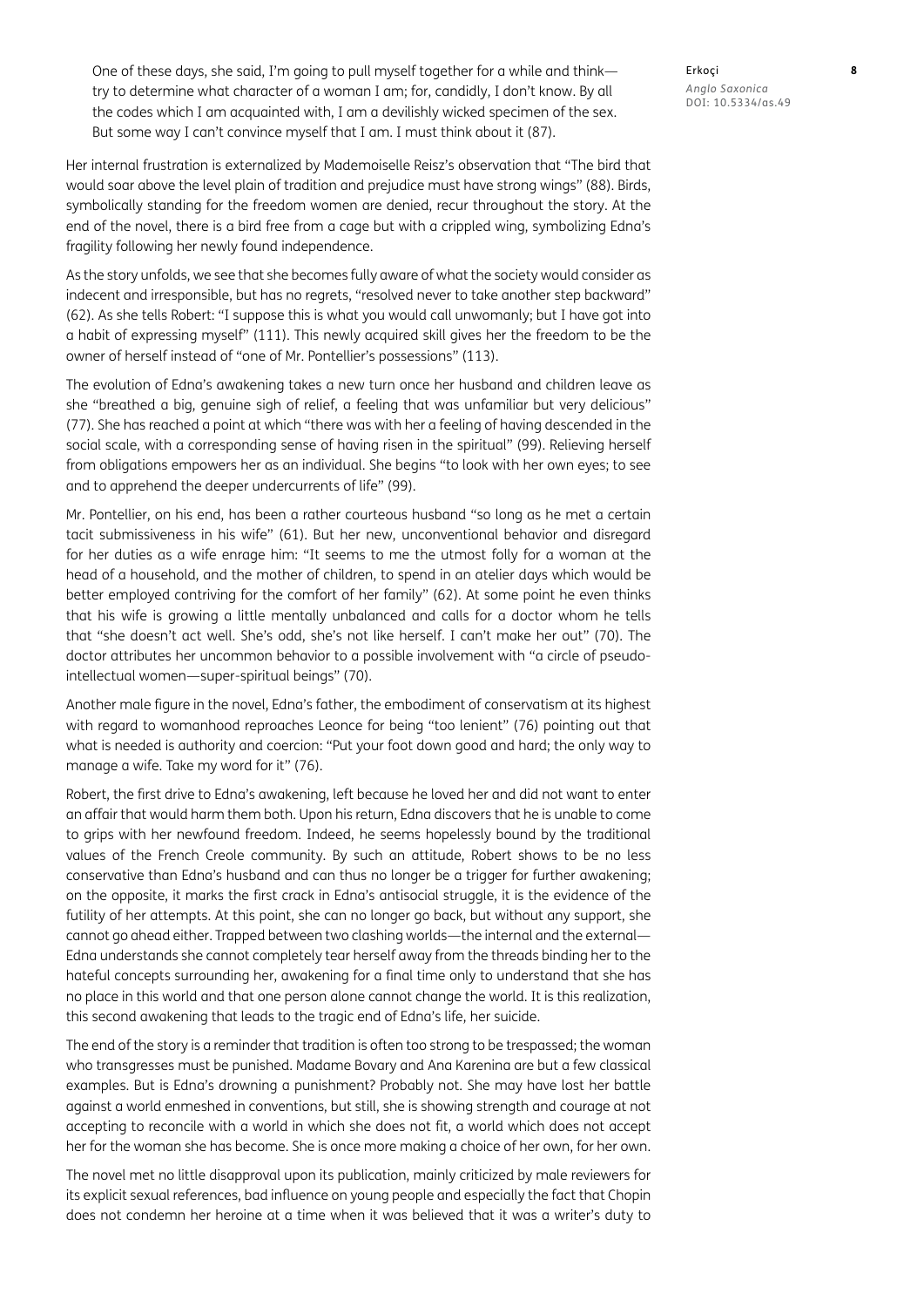remove "morally diseased" characters and "adult sin" [\(Wells\)](#page-9-13). Apparently, as Howard notes, despite the changes that had been taking place by the end of the nineteenth century, it was still too early to accept independence for women or a single sexual standard for both genders. The unfavorable reception of the book is a reflection of the Puritan morality, which was still influential at the time: "Puritan morality became a rigid stronghold imposing its restrictive influence on artistic endeavors as well as on practical aspects of life" (Holland 7). To critiques, Chopin would simply respond: "There should be an eleventh commandment: Thou shalt not preach!" (qtd. in Howard)

Why does Chopin make an unconventional woman the protagonist of her story? A close reading of the writer's autobiography helps understand that. Daughter of an Irish immigrant, she grew up in a household of women. Her great-grandmother entertained her with tales of women who "dared and seldom married" (Howard). She was a zealous reader, started writing at a very young age (which was very uncommon for women of her time) and attended higher education. Her getting married at the age of twenty and bearing six children did not stop Kate from either reading and writing or other activities she enjoyed doing. In this light, she was a very modern type of woman for her time. In the New Orleans community, she challenged a number of conventions from leaping astride her husband's horse, to helping out in his shop, smoking, walking about the city alone, or exploring the area by car, which may explain why she chose to write about "human existence in its subtle, complex true meaning, stripped of the veil of convention" (Howard).

## **CONCLUSION**

Literature may offer an interesting source to learn more about the past. Gilman's "The Yellow Wall-Paper" and Chopin's The Awakening present similar stories of the situation of women in late nineteenth century American society. Both written by female authors and narrated from the point of view of a female protagonist, these pieces are important in documenting and giving glimpses of women struggling with the suppressing sexist society in which they lived.

Through a vivid psychological portrayal of the heroines in the physical and social setting they inhabited, these stories provide interesting representations of the social and family life of the time by critically addressing issues concerning women in the *fin de siècle*. They offer testimony to the clash of the two ideologies of the period— 'The Cult of True Womanhood' on the one hand and 'The New Woman' on the other.

While we do not see the public roles discussed by scholar Morgan, we do see the 'cult of true womanhood' about which Welter discusses (in Jane, the sister in "The Yellow Wall-Paper" and Madame Ratignolle in *The Awakening*).

The selected pieces chronicle a woman's doomed search for independence and selfrealization through 'reading', writing, and contemplation in "The Yellow Wall-Paper" and sexual experimentation, solitude, and art in the case of *The Awakening*. In both cases, breaking off such a society—through insanity in the first story and suicide in the second—is the means by which the main characters free themselves from patriarchal seclusion.

The message shared by both is that marriage and the duties it involves impose a value system on women that limits their perspective and experience, and compromises their moral, intellectual, spiritual, and emotional freedom. When a whole society contributes to maintaining clearly defined roles, the consequences may be fatal. Although the above tell personal stories and have a tragic ending, they can still be significant as their heroines are an epitome of the new women of late nineteenth century and the ideals they were fighting for. The protagonists become aware about their situation and attempt to change it. In this way, these stories serve at both reflecting as well as influencing the women readers. Despite being emotional and private struggles, they manage to give the idea that it is from the individual that the fight must start; the private needs of women are as indispensable as the public ones. These stories capture the essence of the struggle for freedom, equality and independence in which women have been engaged for 150 years. They are a perfect example of Chopin's philosophy that "it is better to wake up after all even to suffer, than to remain a dupe to illusion all one's life" ([The Awakening](#page-9-4)  [120](#page-9-4)). Despite their fictional nature, these pieces are pamphlets of feminism making women readers aware of their situation and encouraging them to change it.